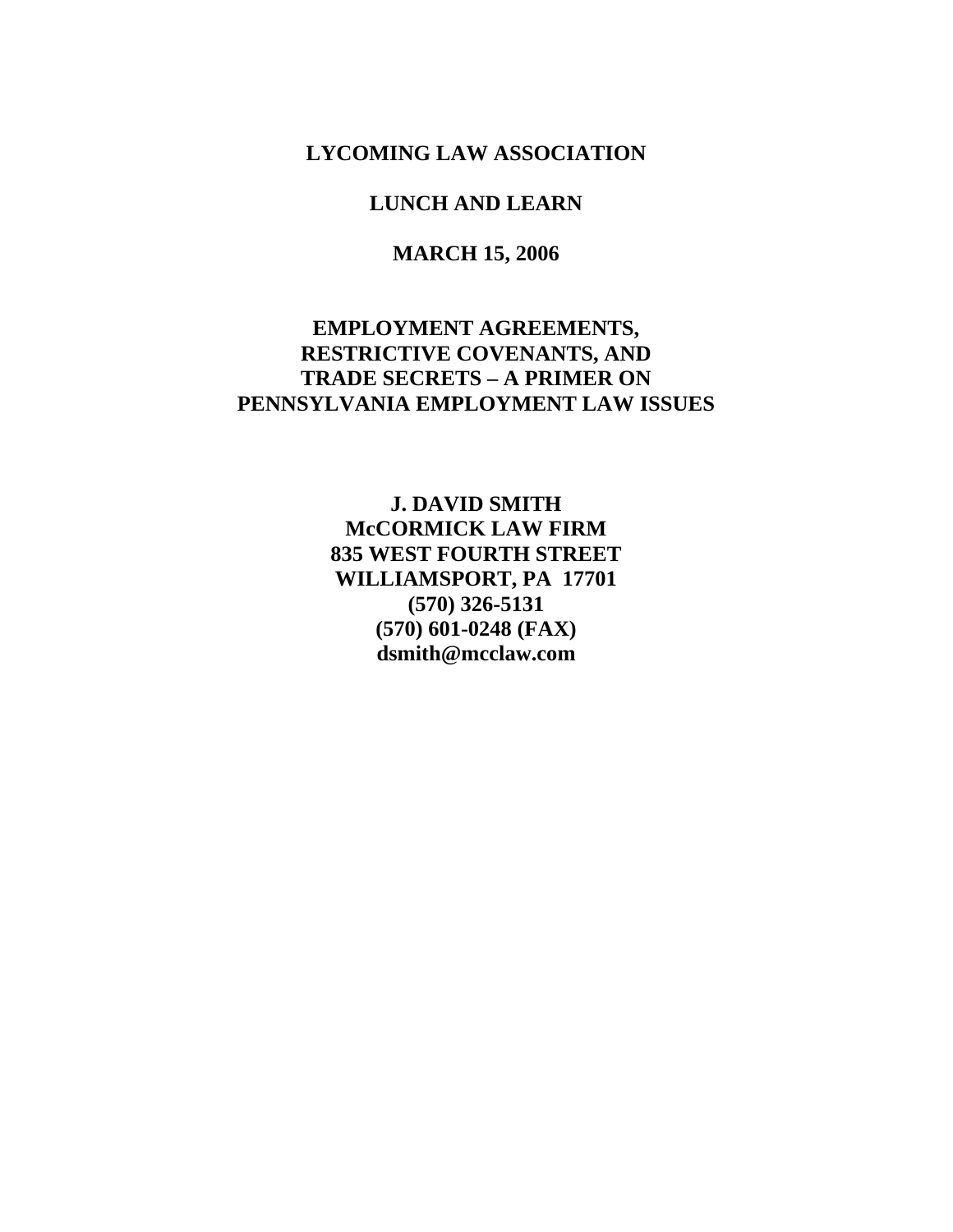### *I. EMPLOYMENT AT WILL*

- A. In the absence of a contract for a fixed term of employment, the general presumption in Pennsylvania is that employment is at-will, i.e., it is terminable without notice by either the employer or the employee. See, e.g., Yaindl v. Ingersoll-Rand Co., 281 Pa.Super. 560, 422 A.2d 611 (1981).
- B. Where a contract is for a fixed term, it is generally terminable only for cause.
- C. In order for an employee to prove an employment contract that is not an at will agreement, that employee should have a written contract specifying the duration of the contract.
- D. There are some instances, however, where an oral contract can be shown to have created an agreement that trumps the presumption of at-will employment. See, e.g., Lubrecht v. Laurel Stripping Co., 487 Pa. 393, 127 A.1d 687 (1956).
- E. While there is a general presumption of employment at will in Pennsylvania, there are a number of significant exceptions:
	- (1) Public policy exceptions.
		- (a) These exceptions are limited, and they are decided on a case-bycase basis:

 (i) Polsky v. Radio Shack, 666 F.2d 824 (3d Cir. 1981) (polygraph test);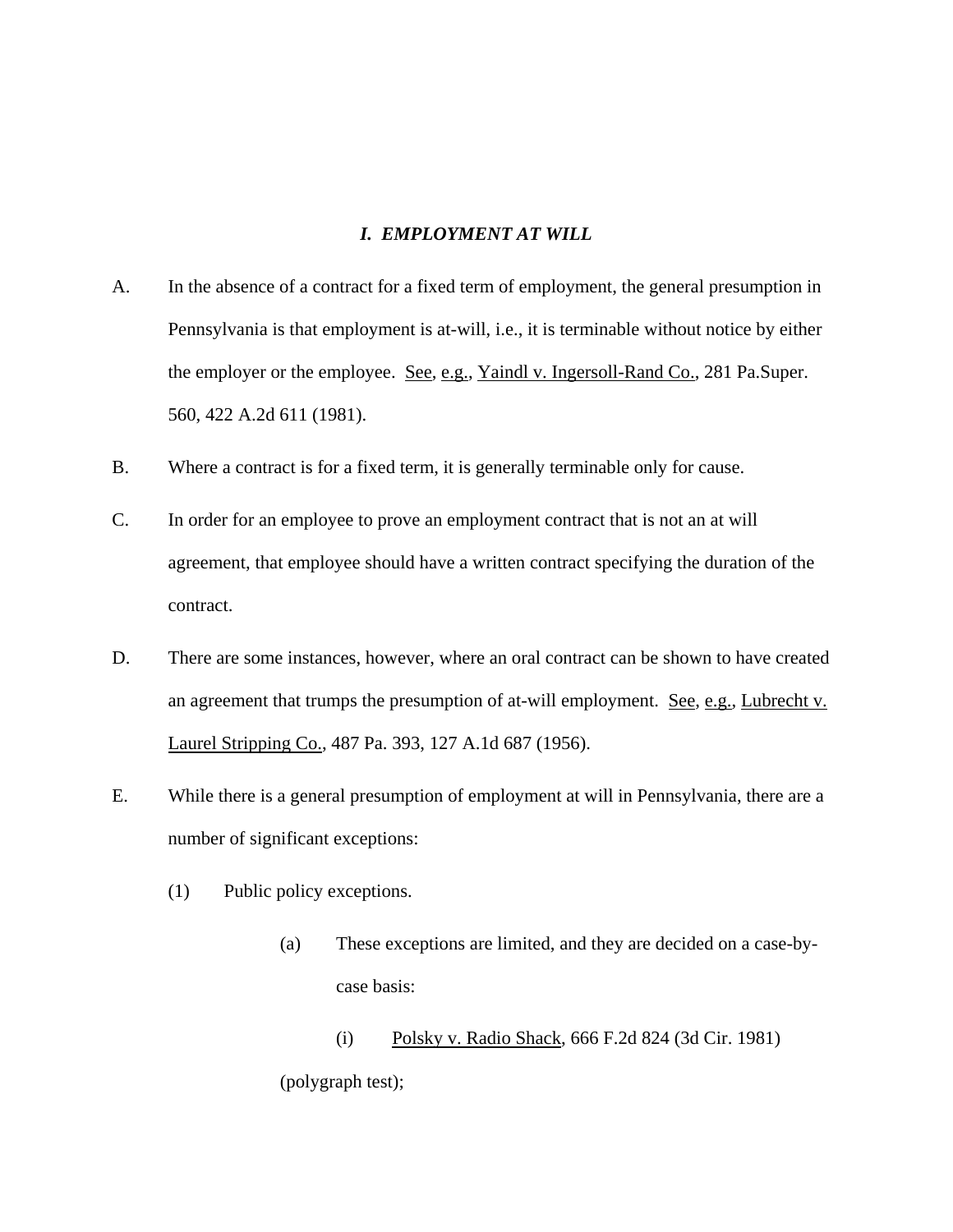(ii) Field v. Philadelphia Electric Co., 388 Pa.Super. 400, 565 A.2d 1170 (1989) (reporting violations of law);

(iii) Reuther v. Fowler & Williams, Inc., 255 Pa.Super. 28, 386 A.2d 119 (1978) (jury duty).

- (2) Collective bargaining agreements.
- (3) Certain public employees have job protection.
	- (a) Most public employees are at-will employees as a matter of law, and their at-will employment cannot be changed, even with board action. See Stumpp v. Stroudsburg Municipal Authority, 540 Pa. 391, 658 A.2d 333 (1995).
	- (b) However, a number of public employees have tenure and they can only be terminated for cause. While teachers have tenure and that is well known, most, if not all, all school employees may be terminated only for certain, statutorily defined causes. 24 P.S. § 5-514.
	- (c) Employees of public housing agencies and civil service employees also have job protection.
- (4) Employment discrimination claims generally raise circumstances in which the defense of at-will employment does not apply. In order to defend against such claims, an employer must generally show some legitimate business reason for termination. E.g., McDonnell Douglas Corp. v. Green, 411 U.S. 792 (1973).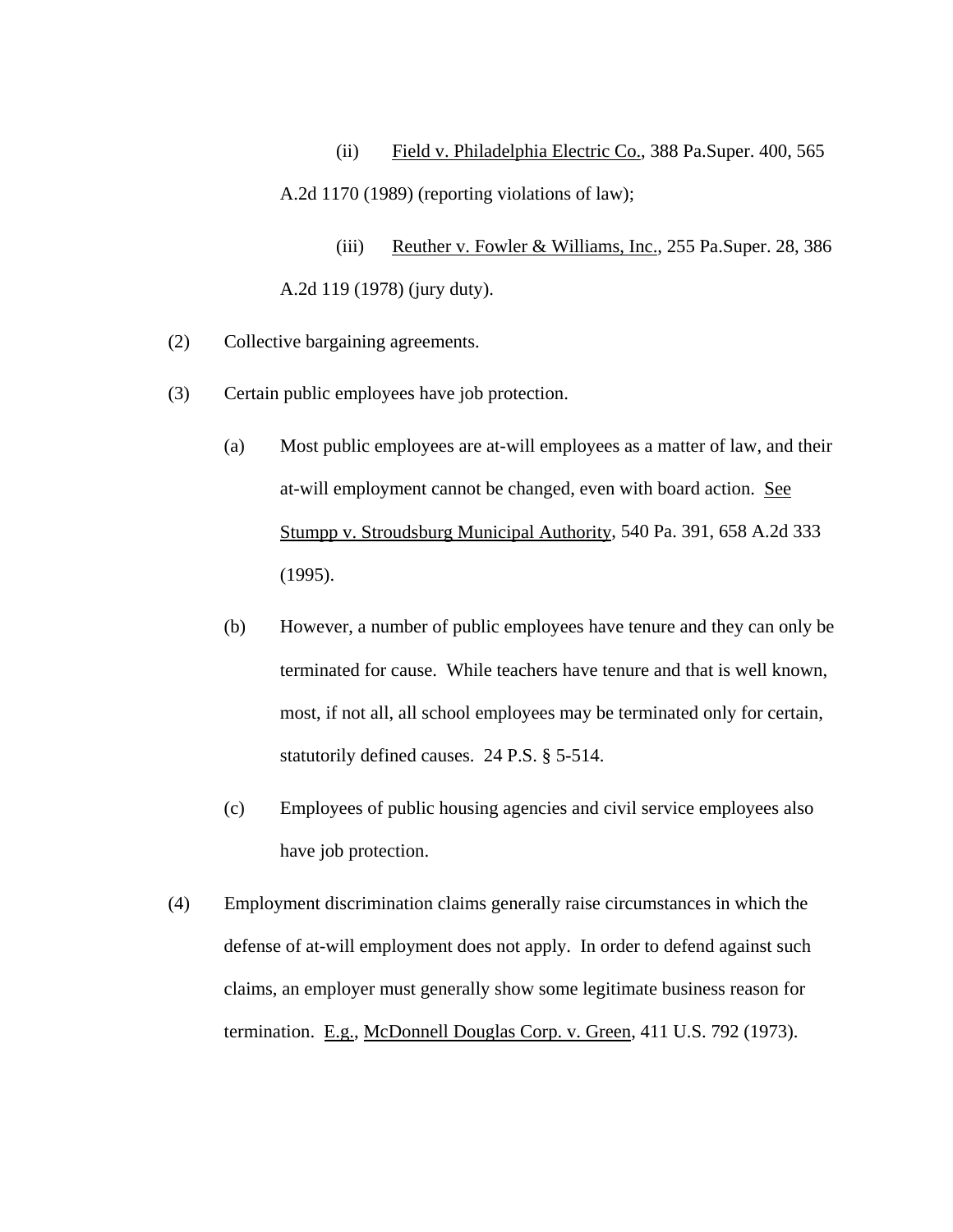#### *II. RESTRICTIVE COVENANTS*

- A. Employers may wish to place impediments on the ability of some or all of their employees to work for competitors following the termination of their employment. Such restrictive covenants are viewed with a certain measure of distaste by courts as restraints on trade. Courts are thus somewhat reluctant to enforce such agreements if they fail to satisfy certain conditions, and they will be strictly construed against the employer. Hayes v. Altman, 438 Pa. 451, 266 A.2d 269 (1970).
- B. Where, however, the appropriate prerequisites are in place, restrictive covenants will be enforceable in accordance with their terms, since it is a well settled principle in Pennsylvania that a "restrictive covenant is valid if it is reasonably limited in duration of time and geographic extent, reasonably necessary to protect the employer without imposing an undue hardship on the employee, ancillary to an employment relation and supported by consideration." Records Center, Inc. v. Comprehensive Management, Inc., 363 Pa.Super. 79, 83-84, 525 A.2d 433, 435 (1987).
- C. Restrictive covenants may also be enforceable outside the employment context. Indeed, a restrictive covenant ancillary to a sale of business is generally enforceable for a longer period and with a lesser degree of scrutiny than a restrictive covenant in an employment agreement. See Albee Homes, Inc. v. Caddie Homes, Inc., 417 Pa. 177, 207 A2d 768 (1965). However, where a restrictive covenant is included in a medical practice management agreement for the provision of office support services rather than medical services, the covenant will not be enforceable. Williamsport Orthopaedic Associates, Ltd. v. Albert G. Liddell, M.D., Lycoming County Court of Common Pleas, Docket No.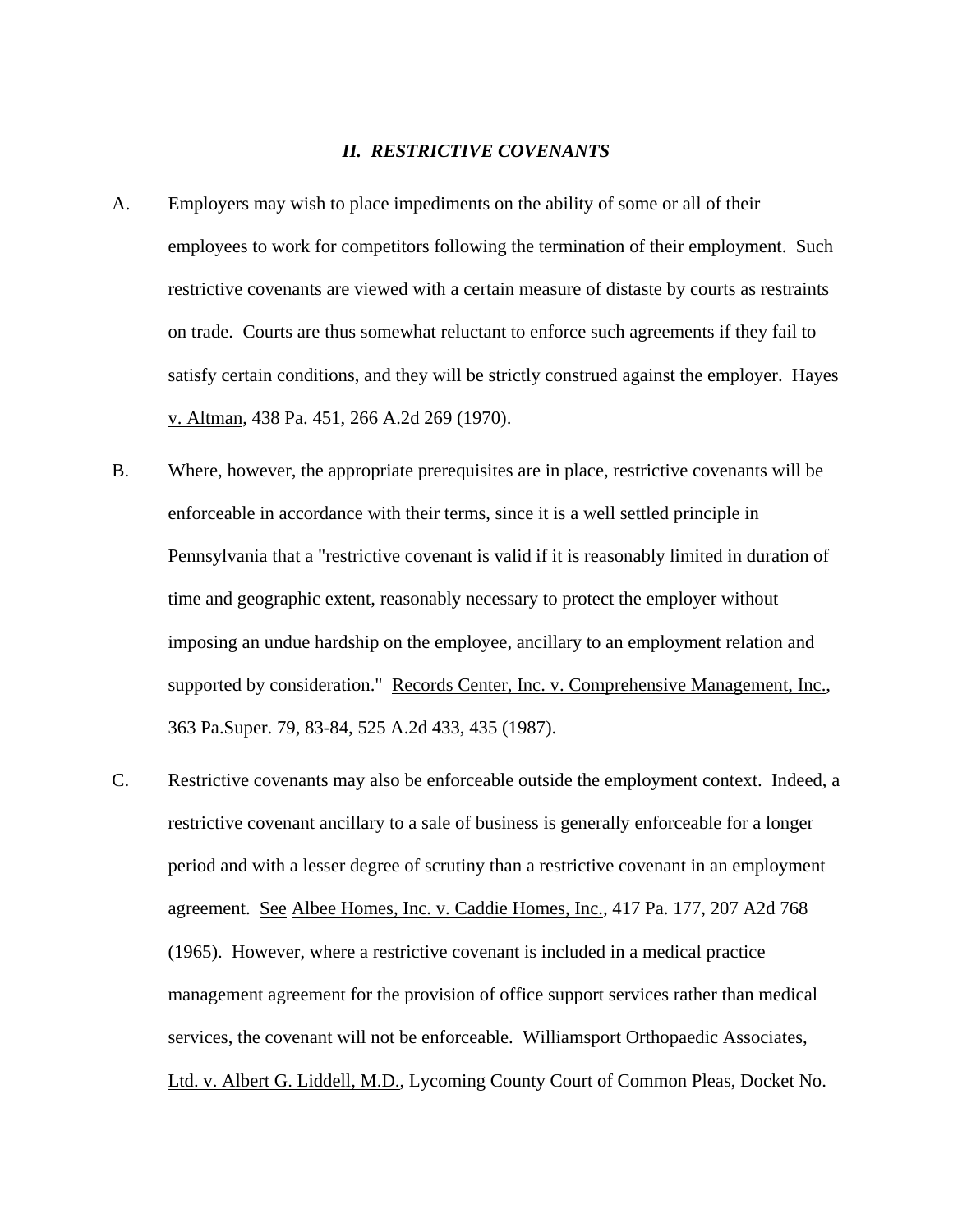95-02203; Williamsport Orthopaedic Associates, Ltd. v. John H. Bailey, Jr., M.D., Lycoming County Court of Common Pleas, Docket No. 00-01390.

- D. Although not favored by law, restrictive covenants will be enforced where all the required bells and whistles are in place.
	- (1) The agreement must be ancillary to an employment relationship.
		- (a) While the covenant itself must be in writing, there is no requirement that it be included in a comprehensive written employment agreement. Indeed, the written agreement may be limited to the restrictive covenant. See, e.g., Records Center, Inc. v. Comprehensive Management, Inc., 363 Pa.Super. 79, 525 A.2d 433, (1987). Moreover, while the restrictive covenant does not need that to be entered into at the time of the taking of initial employment, see Maintenance Specialties, Inc. v. Gottus, 455 Pa. 327, 314 A.2d 279 (1974), if entered into after employment commences, there must be sufficient consideration to support the covenant. See Modern Laundry & Dry Cleaning Co. v. Farrer, 370 Pa.Super. 288, 536 A.2d 409 (1988).
	- (2) The restrictive covenant must be supported by consideration.
		- (a) The initiation of employment, even at-will employment, is adequate to provide consideration necessary to sustain a restrictive covenant. See e.g., Morgan's Home Equip. Corp. v. Martucci, 390 Pa. 618, 136 A.2d 838 (1957).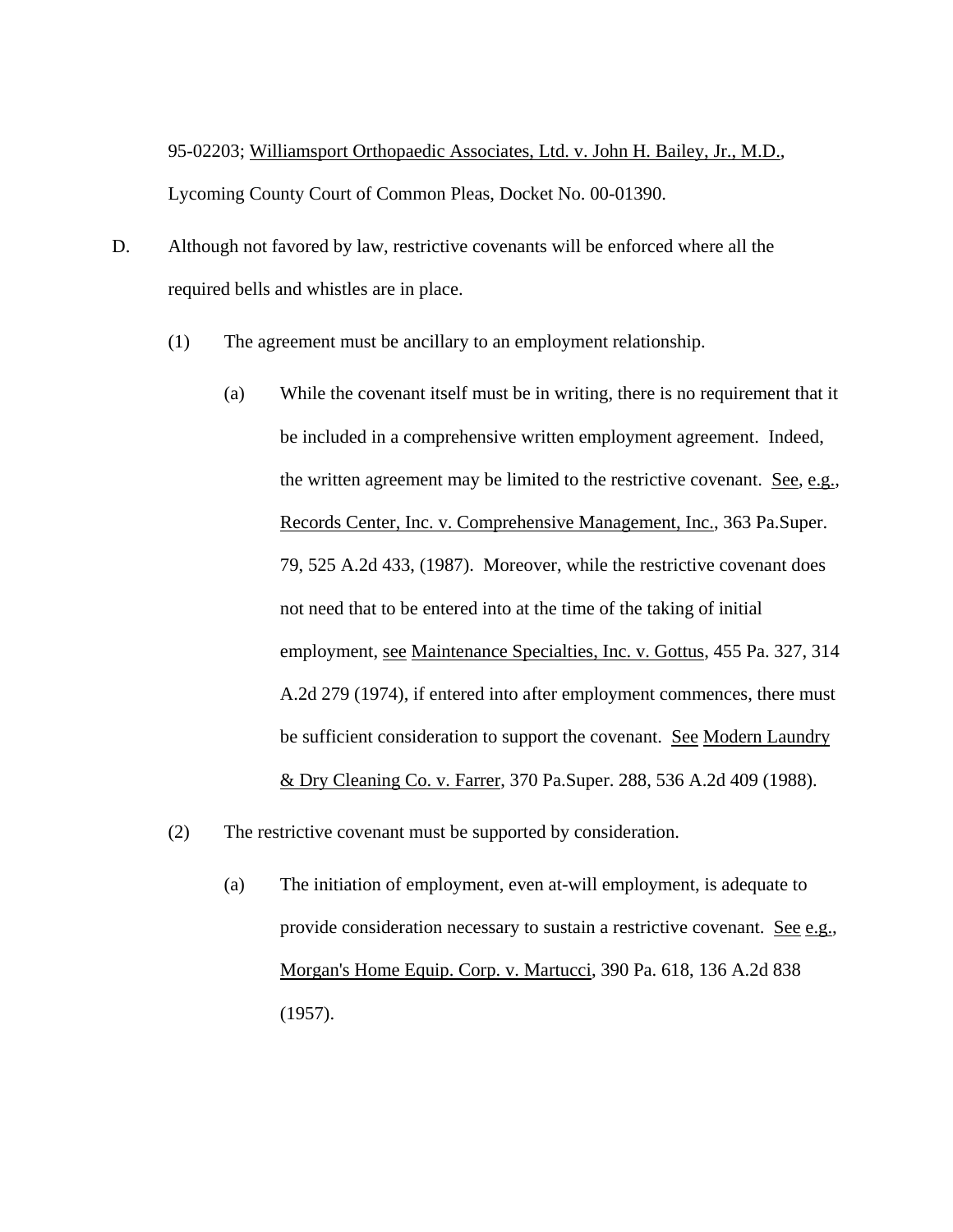- (b) If entered into after one's original employment, a restrictive covenant may be valid if there is new consideration in order to sustain it. See George W. Kistler, Inc. v. O'Brien, 464 Pa. 475, 347 A.2d 311 (1975).
	- (i) The mere extension of at-will employment will not provide sufficient consideration to support a post-employment restrictive covenant. However, if there is a change from at-will employment to employment for a fixed term, there may be sufficient consideration in that change of circumstances. See Maintenance Specialties, Inc. v. Gottus, 455 Pa. 327, 314 A.2d 379 (1974).
	- (ii) The possibility of a promotion or the possibility of a change in compensation may provide adequate compensation to sustain a post-employment covenant. See Modern Laundry & Dry Cleaning Co. v. Farrer, 370 Pa.Super. 288, 536 A.2d 409 (1988).
- E. The restrictive covenant must be reasonably limited in time and geographic scope, and it further must be reasonably necessary for the protection of the employer.
	- (1) While the requirement of reasonableness regarding both the temporal and geographic scope of a restrictive covenant is well known, courts also often state that a restrictive covenant must be "reasonable and necessary for the protection of the employer. . . ." E.g., Sidco Paper Co. v. Aaron, 465 Pa. 586, 351 A.2d 250 (1976). This means, for example, that a person serving as a counter person at a fast food restaurant would not likely be bound by a restrictive covenant, since it is not reasonably necessary for the employer's protection. However, where an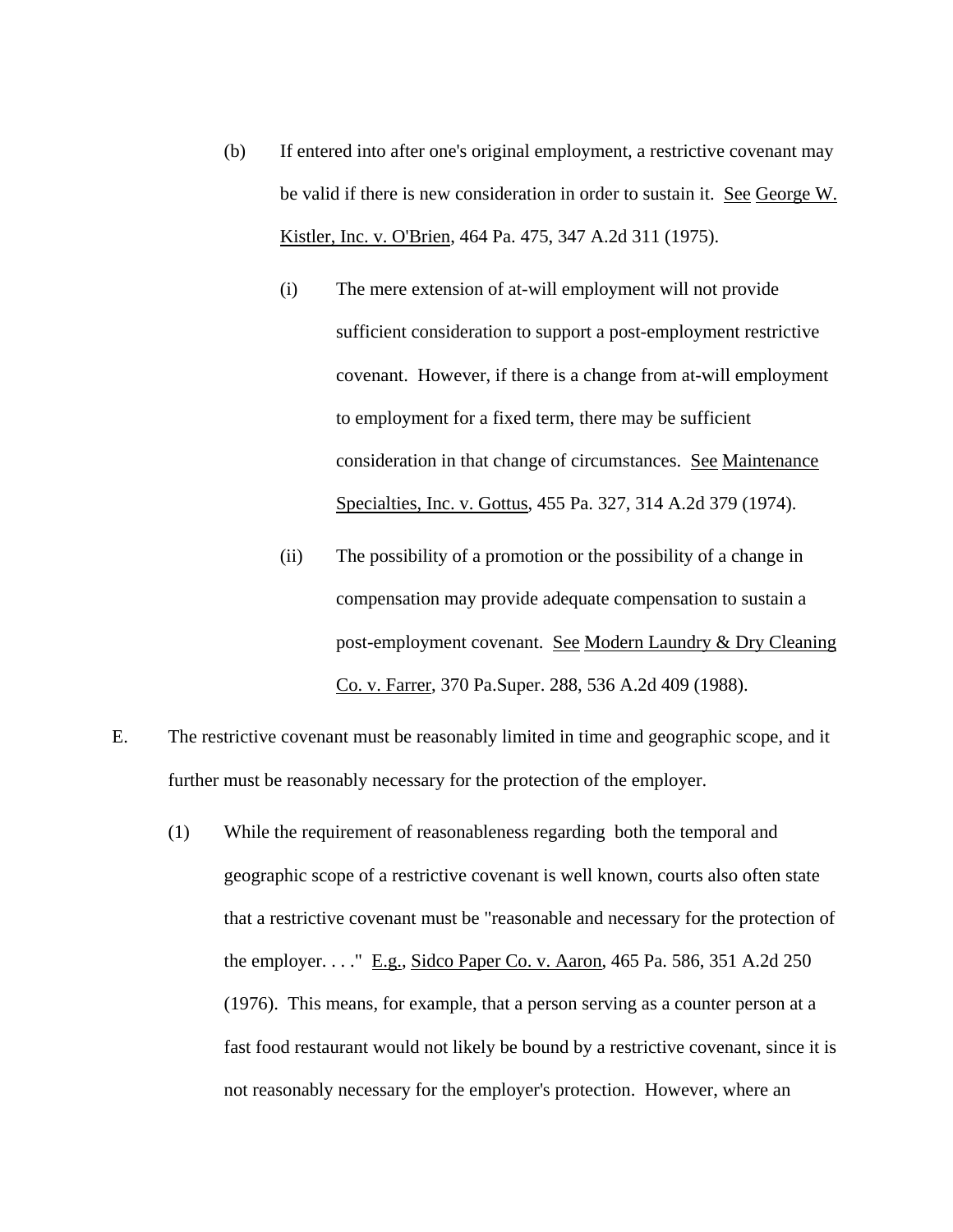employee has access to customer information or confidential product, pricing, or process information, the "reasonably necessary for the protection of the employer," the test would generally met.

- (2) The agreement must be of a reasonable time limitation. Generally speaking, for an employment relationship, one year is almost always reasonable. See, e.g., Bettinger v. Carl Berke Assoc., Inc., 455 Pa. 100, 314 A.2d 296 (1974), and two years is often acceptable. E.g., Jacobson & Co. v. International Environment Corp., 427 Pa. 439, 235 A.2d 612 (1967).
- (3) Some courts have upheld longer restrictions, such as three years or more. See Hayes v. Altman, 424 Pa. 23, 225 A.2d 670 (1967).
- (4) The covenant must be reasonable in its geographical scope.
	- (a) Generally speaking, a restrictive covenant is only enforceable within the geographical area where the employer competes and the employee has provided services. See Boldt Machinery & Tools, Inc. v. Wallace, 469 Pa. 504, 366 A.2d 902 (1976).
	- (b) Where the appropriate requisites are met, courts have protected broad areas of coverage, such as preventing competition in entire states. See, e.g., John G. Bryant Co. v. Sling Testing & Repair, Inc., 471 Pa. 1, 369 A.2d 1164 (1977) (the state of Delaware and parts of New Jersey and Pennsylvania) and Wainwright's Travel Service, Inc. v. Schmolk, 347 Pa.Super. 199, 500 A.2d 476 (1985) (Pennsylvania, Delaware, New York, New Jersey and Maryland).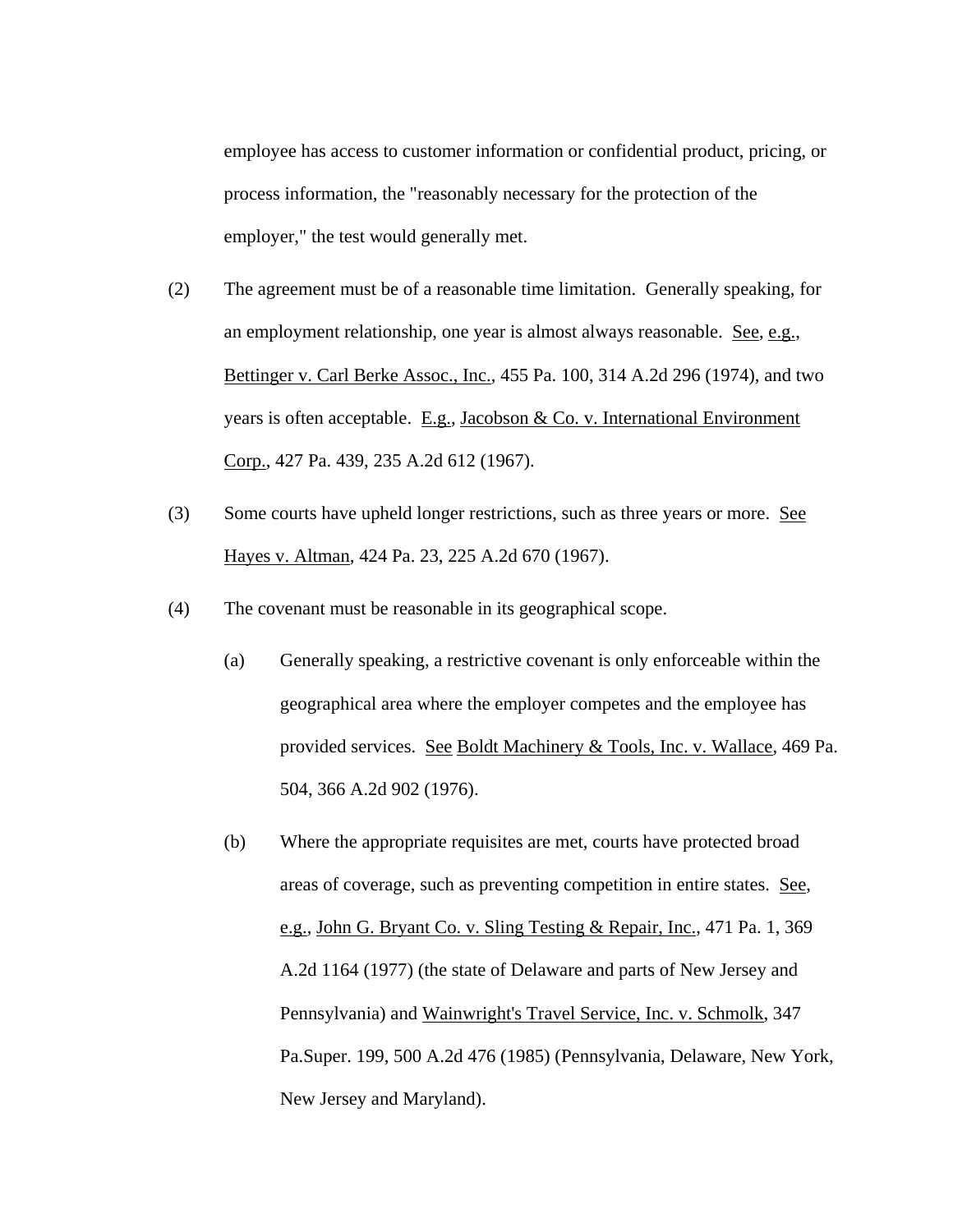- (b) Likewise, a geographical limitation may be defined by the distance from the employer's facility, on either a radius basis or other mileage measure. E.g., Hayes v. Altman, 424 Pa. 23, 225 A.2d 670 (1967) (six miles).
- F. The enforceability of a restrictive covenant depends on the circumstances. If the appropriate requisites are met, however, then courts will generally enforce restrictive covenants according to their terms by way of a preliminary injunction.
	- (1) Where a restrictive covenant is broader than a court determines to be appropriate, the court may modify the provision to make it acceptable. See, e.g., Sidco Paper Co. v. Aaron, 465 Pa. 586, 351 A.2d 250 (1976).
	- (2) Where an employee is terminated, the court may find that the restrictive covenant was not "reasonably necessary" for the employer's protection. See Insulation Corporation of America v. Brobston, 446 Pa.Super. 520, 667 A.2d 729 (1995).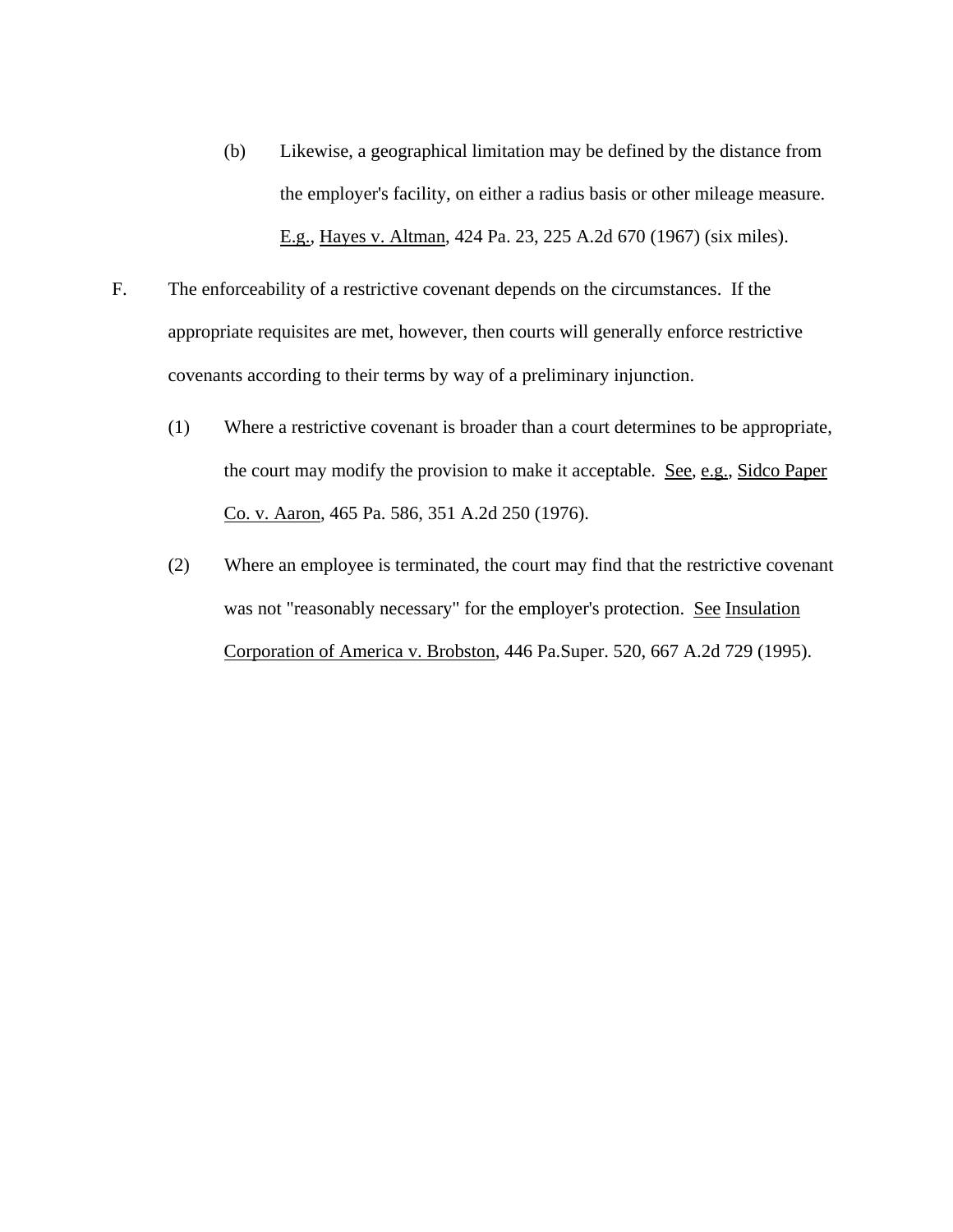### *III. TRADE SECRET PROTECTION*

- A. Historically, Pennsylvania employers have had common-law protection with respect to the employers' proprietary and confidential information that is in the nature of a trade secret. Very generally, a trade secret has been defined as (1) information essential as to basic processes of the employer, usually related to the manufacture of a product, although not exclusively so; or (2) customer lists or customer information.
- B. One of the best common-law descriptions of a trade secret with respect to customer information is contained in Morgan's Home Equipment Corporation v. Martucci, 390 Pa. 618, 623, 136 A.2d 838, 842 (1987):

In many businesses, permanent and exclusive relationships are established between customers and salesmen. The customer lists and customer information which have been compiled by such firms represent a material investment of employers' time and money. This information is highly confidential and constitutes a valuable asset. Such data has been held to be property in the nature of a 'trade secret' for which an employer is entitled to protection, independent of a nondisclosure contract, either under the law of agency or under the law of unfair trade practices.

- C. Trade secrets have historically been protected even in the absence of a written agreement, i.e., unlike a restrictive covenant, an employer had the ability to protect its confidential information from being misused by a former employee even in the absence of an employment agreement. See, e.g., Spring Steels, Inc. v. Molloy, 400 Pa. 354, 162 A.2d 370 (1960).
- D. The common-law protections for trade secrets provided by Pennsylvania law have now been embodied in a statutory scheme, namely, the Pennsylvania Uniform Trade Secrets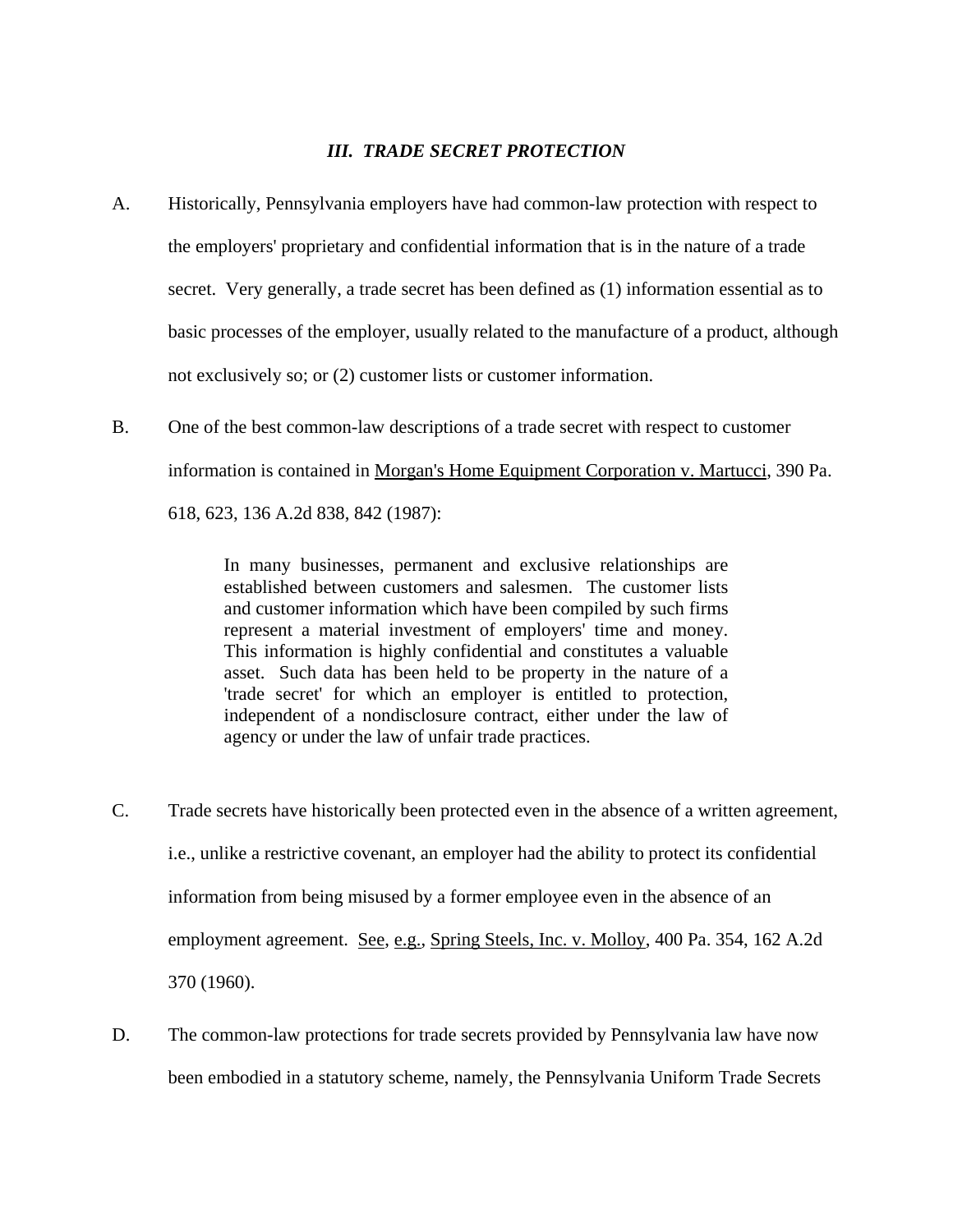Act, 12 Pa.C.S.A. §§ 5301 to 5308, which has been effective in Pennsylvania since April,

2004 (the "Act"). Pursuant to the Act, trade secret is defined as:

"Information, including a formula, drawing, pattern, compilation including a customer list, program, device, method, technique or process that:

> "(1) Derives independent economic value, actual or potential, from not being generally known to, and not being readily ascertainable by proper means by, other persons who can obtain economic value from its disclosure or use.

> (2) Is the subject of efforts that are reasonable under the circumstances to maintain its secrecy."

E. In accordance with the Act, misappropriation of a trade secret occurs when there is an

"(1) acquisition of a trade secret of another by a person who knows or has reason to know that the trade secret was acquired by improper means; or

(2) disclosure or use of a trade secret of another without express or implied consent by a person who:

> (i) used improper means to acquire knowledge of the trade secret;

> (ii) at the time of disclosure or use, knew or had reason to know that his knowledge of the trade secret was:

> > (A) derived from or through a person who had utilized improper means to acquire it;

> > (B) acquired under circumstances giving rise to a duty to maintain its secrecy or limit its use; or